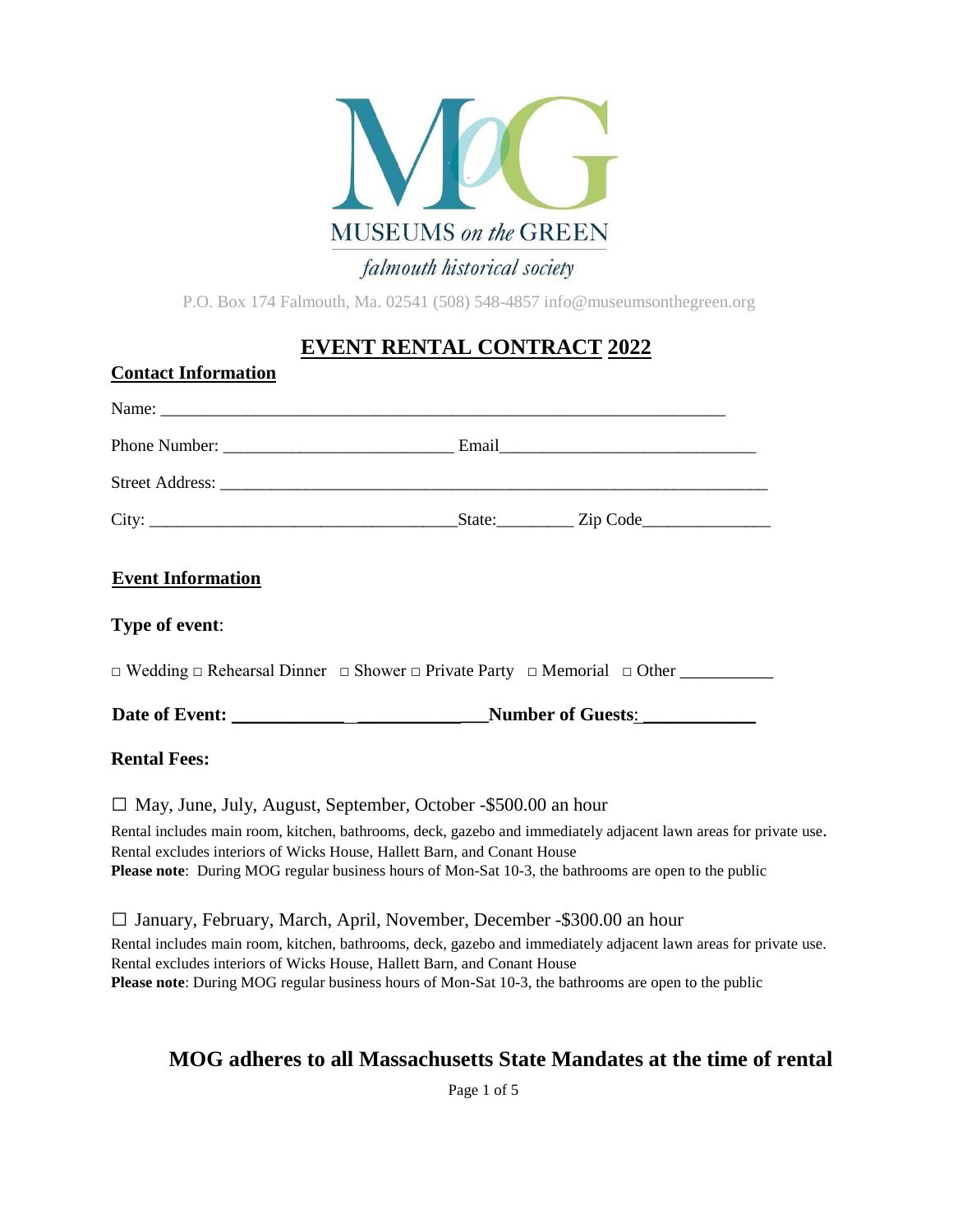

### **Capacity**

The maximum number of guests for the Cultural Center: 40 guests for a sit-down dinner event/ 75 guests for a cocktail style event

With a Full Rental, if the indoor capacity exceeds the guest limit, a tent can be placed near the deck steps of the Cultural Center. Museums on the Green does not provide the tent, but a tent can be rented from an approved tent rental company. The renter is also responsible to obtain all tent permits required by the Town of Falmouth. The maximum capacity with a tent is 100.

### **Insurance Requirements**

The Renter is required to carry a General Liability Insurance, naming "Falmouth Historical Society Inc." as an "additional insured," for at least \$1,000,000 per rental. These policies are budget friendly and can be obtain for duration of event (e.g., wedsafe.com or kandkinsurance.com). MOG must have certificate 30 days prior to event.

The Renter is required to carry a Liquor Liability Insurance, naming "Falmouth Historical Society Inc." as an "additional insured," for at least \$1,000,000 per rental. Host liquor liability must be included in the insurance coverage. As host of the event, Renter assumes all liquor liability. MOG must have certificate 30 days prior to event.

Renter agrees to assume liability for all personal injury and property damage resulting directly or indirectly from Renter's use of the premises. The Renter further agrees to hold MOG and its agents and employees harmless from all liability, claims, costs, or assessments arising directly or indirectly out of Renter's use of the premises.

MOG assumes no responsibility and expressly disclaims any liability or responsibility for damage to personal property belonging to Renter, vendors, guests or employees in or on the premises for injury to person invited to the premises or employed by Renter or Renter's vendors for any purpose whatsoever. Renter hereby agrees to be responsible for, and reimburse MOG for any loss or damage to its buildings, their contents, equipment, or grounds, by Renter, guests, employees, vendors, and those employed by vendors.

### **General Terms of Use - Rules and Regulations**

Smoking is **never** permitted inside building or on MOG grounds. Failure to adhere to the MOG No Smoking Policy will result in the forfeiture of security deposit. Candles/flames are also prohibited in buildings and grounds of campus. Failure to conform to these terms will result in the forfeiture of the security deposit.

The serving of alcoholic beverages must conform to Massachusetts state regulations. **A TIPS certified bartender must serve the alcoholic beverages.** You are required to hire one of our preferred bar vendors. Kegs, self-service bars, purchasing your own alcohol for sale, and the sale of alcoholic beverages are not permitted. **Absolutely no service to minors.** Renters assume all liquor liability. (See also Insurance Section.) Failure to conform to these terms will result in the forfeiture of the security deposit.

# **MOG adheres to all Massachusetts State Mandates at the time of rental**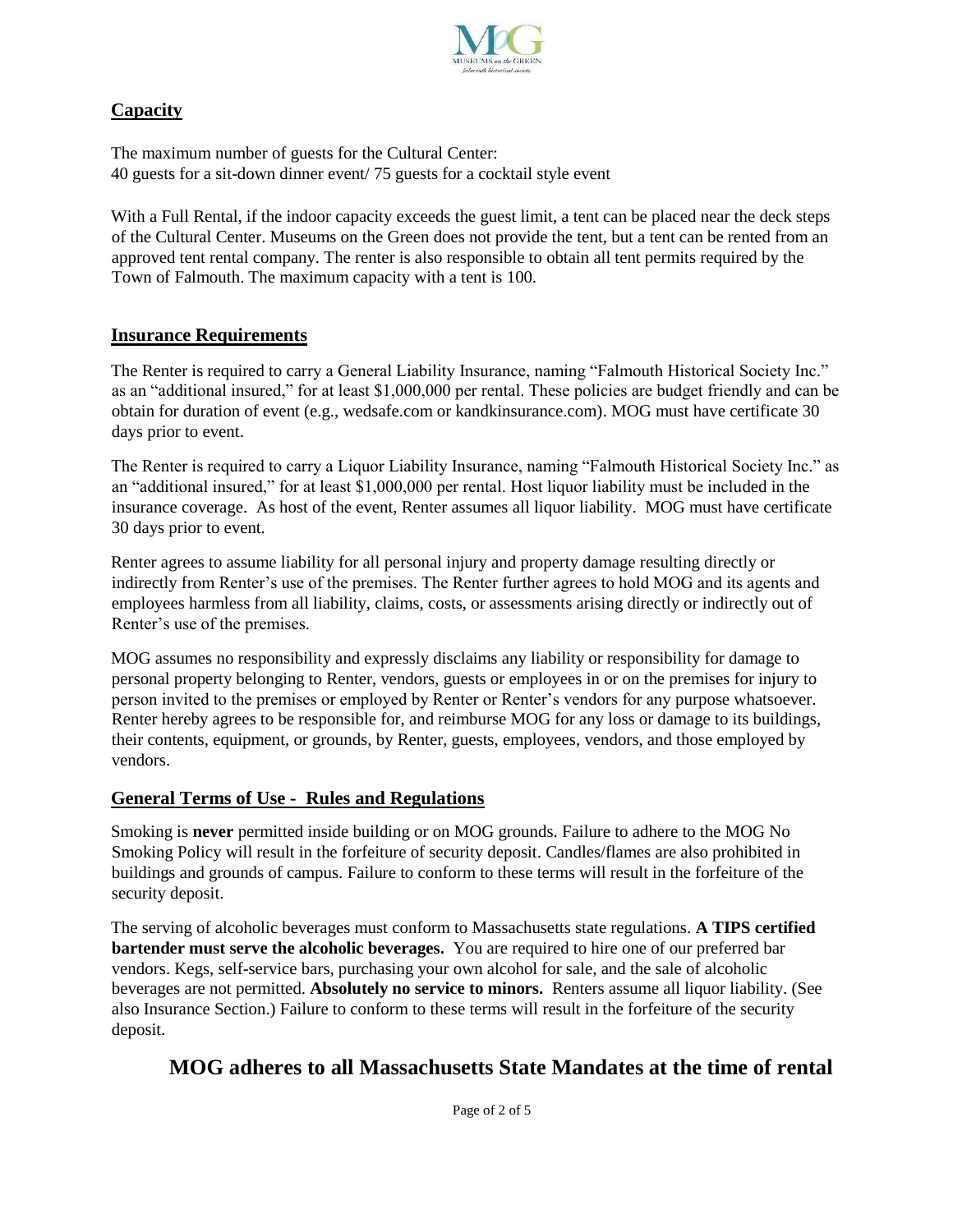

### **Continued: General Terms of Use - Rules and Regulations**

In consideration of area residents, sound amplification equipment, music and the liquor service is not permitted after 8:30 p.m. All guests must depart by 9:00 p.m., allowing the caterer and vendors to clean up by 9:30 p.m. The building and grounds must be vacated by 9:30 p.m. Failure to adhere to these rules, or to comply with a request of the MOG Representative regarding any of these terms will result in the forfeiture of the security deposit.

Nails, staples or tape may not be used on walls or woodwork. Decorations cannot be hung from any light fixtures. Any destruction of MOG property will result in the forfeiture of the security deposit.

All property of the Renters and Renter's guest must be removed from the building and grounds by the end of the event. Failure to comply may result in the forfeiture of security deposit.

A caterer must be approved by the Event Administrator. If a caterer has not worked at MOG within the past 12 months, he or she must meet with the Event Administrator. Caterers are required to follow the catering guidelines established by MOG. Caterers must stay through the end of the event, remove all trash, remove all equipment, and leave the premises as found. At the conclusion of the cleanup, the caterer must do a final walk-through with the MOG House Manager at the event.

Renter is to contact the Event Administrator to arrange a walk-through and review of final details of event during regular MOG business hours of 10 - 3 Monday through Friday. The walk-through should include representatives of MOG, the caterer, and the Renter. The suggested date for the walk-through and review is within 7 to 10 days prior to the event.

The Renter is responsible for the actions of all the vendors engaged on Renter's behalf. For the protection of Renter and the protection of MOG, the Event Administrator must approve all vendors.

MOG reserves the right, at its discretion to remove from the property any persons not adhering to the Rules and Regulations or any persons who appear disruptive or disorderly. Renter agrees to actively assist the MOG Representative in any such removal.

MOG reserves the right at its sole discretion to review all proposed uses of MOG premises and to deny any uses that are deemed inappropriate.

#### **Parking**

There are approximately 20 parking spaces in the lot off Katharine Lee Bates Road and 6–8 spaces in the lot in front of the Hallett Barn. MOG does not guarantee exclusive use of those lots; it is Renter's responsibility to limit use of those lots to Renter's guests. If there is a reasonable expectation that the number of cars brought by Renter's guests will exceed the capacity of those lots, it is Renter's responsibility and obligation to make arrangements for additional parking spaces or alternative transportation, and not to impose upon neighbors of MOG.

### **MOG adheres to all Massachusetts State Mandates at the time of rental**

Page of 3 of 5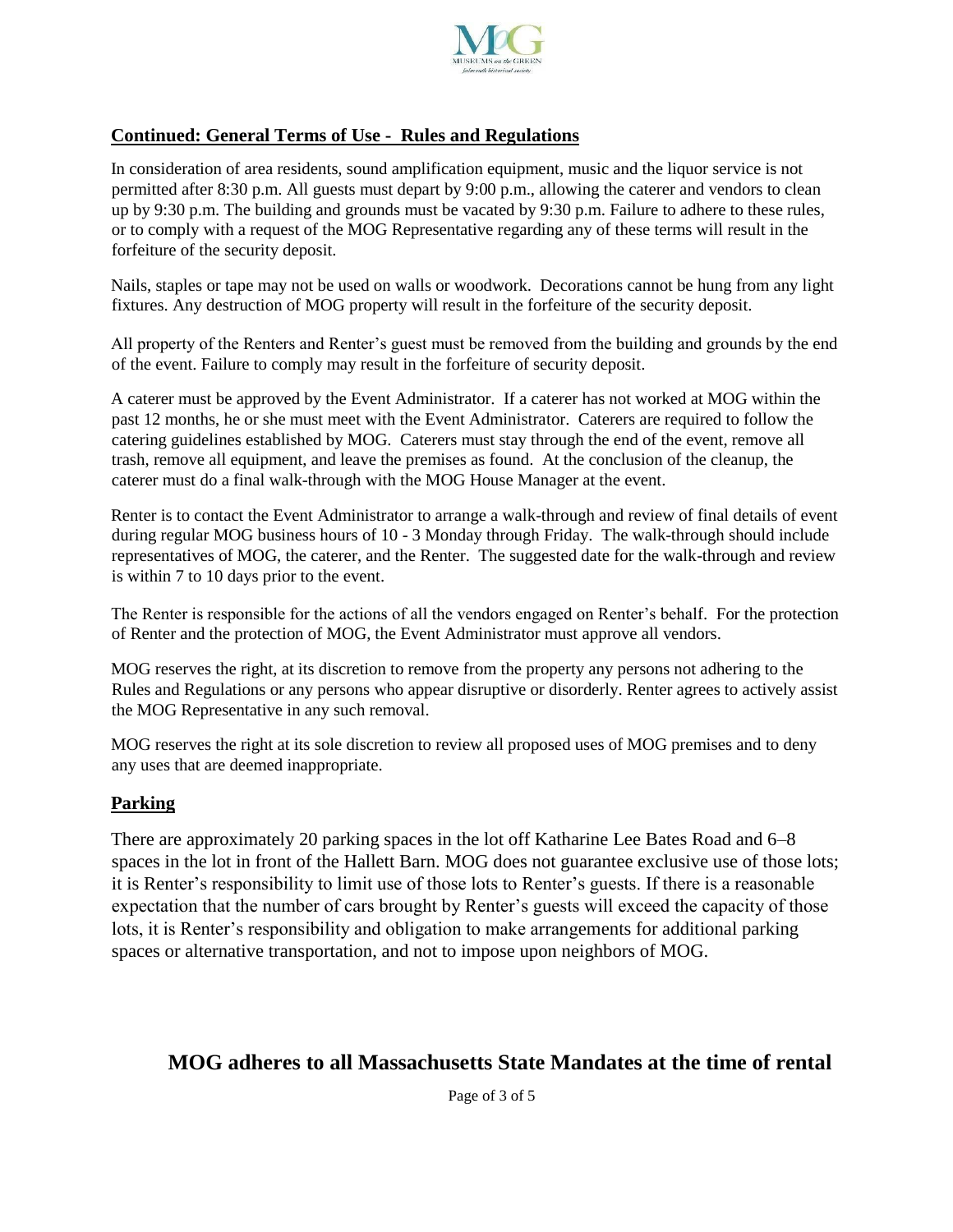

## **Fees, Payments and Cancellation**

*Renters and Guests should be in the building or on the grounds only during event times.* 

| <b>Hours of Use:</b>                                    |                                                                                              |  |  |  |  |
|---------------------------------------------------------|----------------------------------------------------------------------------------------------|--|--|--|--|
|                                                         |                                                                                              |  |  |  |  |
|                                                         |                                                                                              |  |  |  |  |
| time and breakdown time must be include in rental time. | The agreed-upon Rental Fee: \$__________ per hour for _______total hours Set-up              |  |  |  |  |
| Sustainer or Benefactor Membership 10% discount: \$     |                                                                                              |  |  |  |  |
|                                                         |                                                                                              |  |  |  |  |
| <b>Payment Schedule</b>                                 |                                                                                              |  |  |  |  |
|                                                         | 25% deposit is due on signing of contract. Amount: _____________ Date: _____________ Balance |  |  |  |  |

#### **Security Deposit**

A Security Deposit of **\$500.00** is due by \_\_\_\_\_\_\_\_\_\_\_\_\_\_\_\_\_\_\_\_\_60 days prior to the event. Unless forfeited in whole or in part, the Security Deposit will be refunded to Renter within 14 days after the event.

#### **Cancellation**

Notification of cancellation is required in writing and delivered to MOG by certified mail or hand delivery to the Event Administrator or Executive Director. In the event of a cancellation, all payments then received, may be retained by MOG except for the Security Deposit, which shall be refunded. Should MOG rebook the date with a comparable rental, an amount equal to one-half of all payments received prior to the cancellation, shall be refunded within 7 days after the comparable rental occurs.

Any refunds will be made to the person who made the payment(s) or otherwise directed by that person in writing.

#### **RENTER**

| By:                                                                                                                                                                                                                                                 | Date: |  |  |
|-----------------------------------------------------------------------------------------------------------------------------------------------------------------------------------------------------------------------------------------------------|-------|--|--|
| Print Name:<br><u>and the control of the control of the control of the control of the control of the control of the control of the control of the control of the control of the control of the control of the control of the control of the con</u> |       |  |  |
| MOG Event Coordinator: _______________                                                                                                                                                                                                              | Date: |  |  |

### **MOG adheres to all Massachusetts State Mandates at the time of rental**

Page 4 of 5